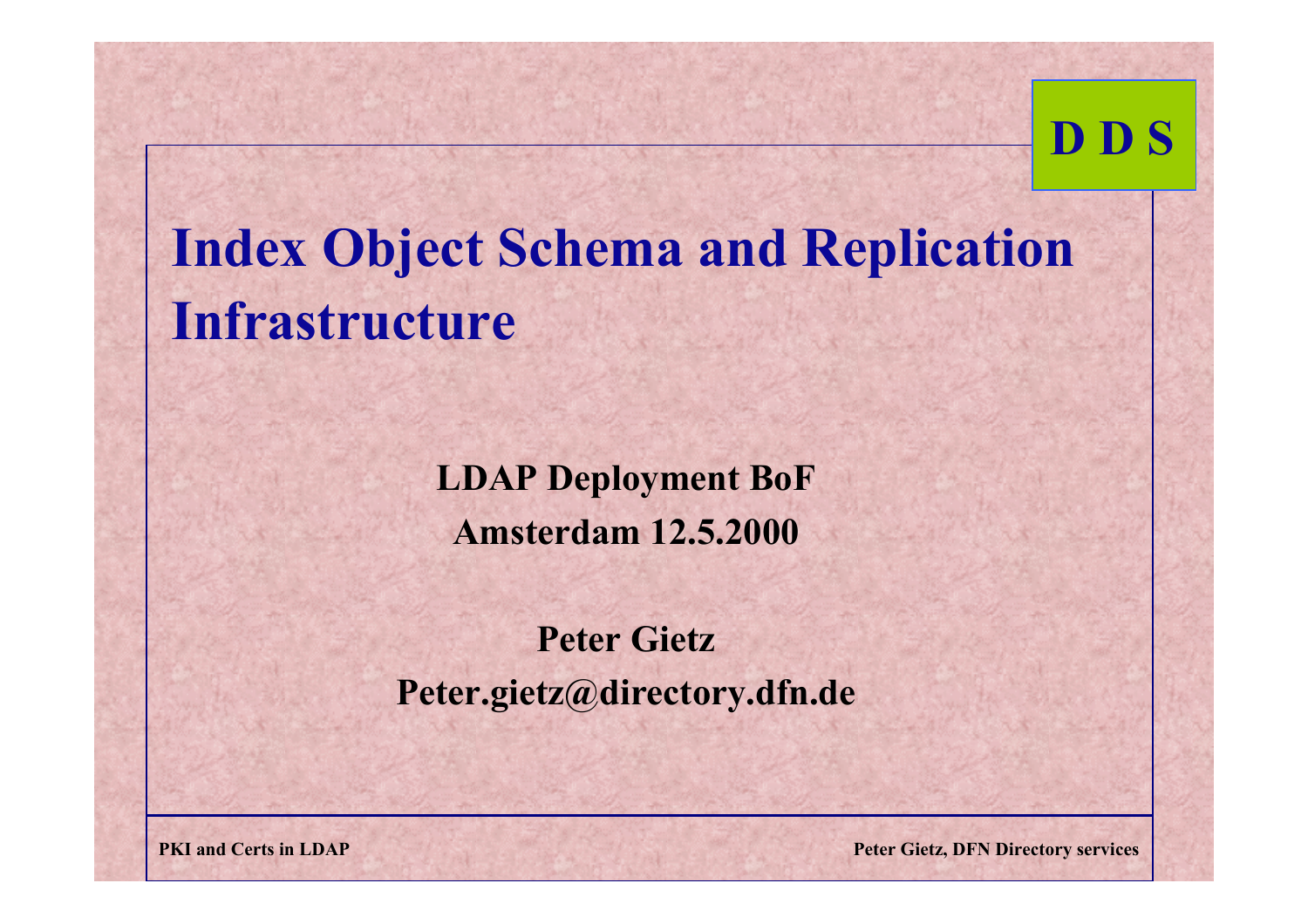#### **Agenda**

- **Index Object Schema** 
	- **The Problem**
	- **Crawler Policy**
	- **TIO schema**
	- **Proposal**
- **Replication infrastructure**
	- **Registration of server**
	- **TIO distribution**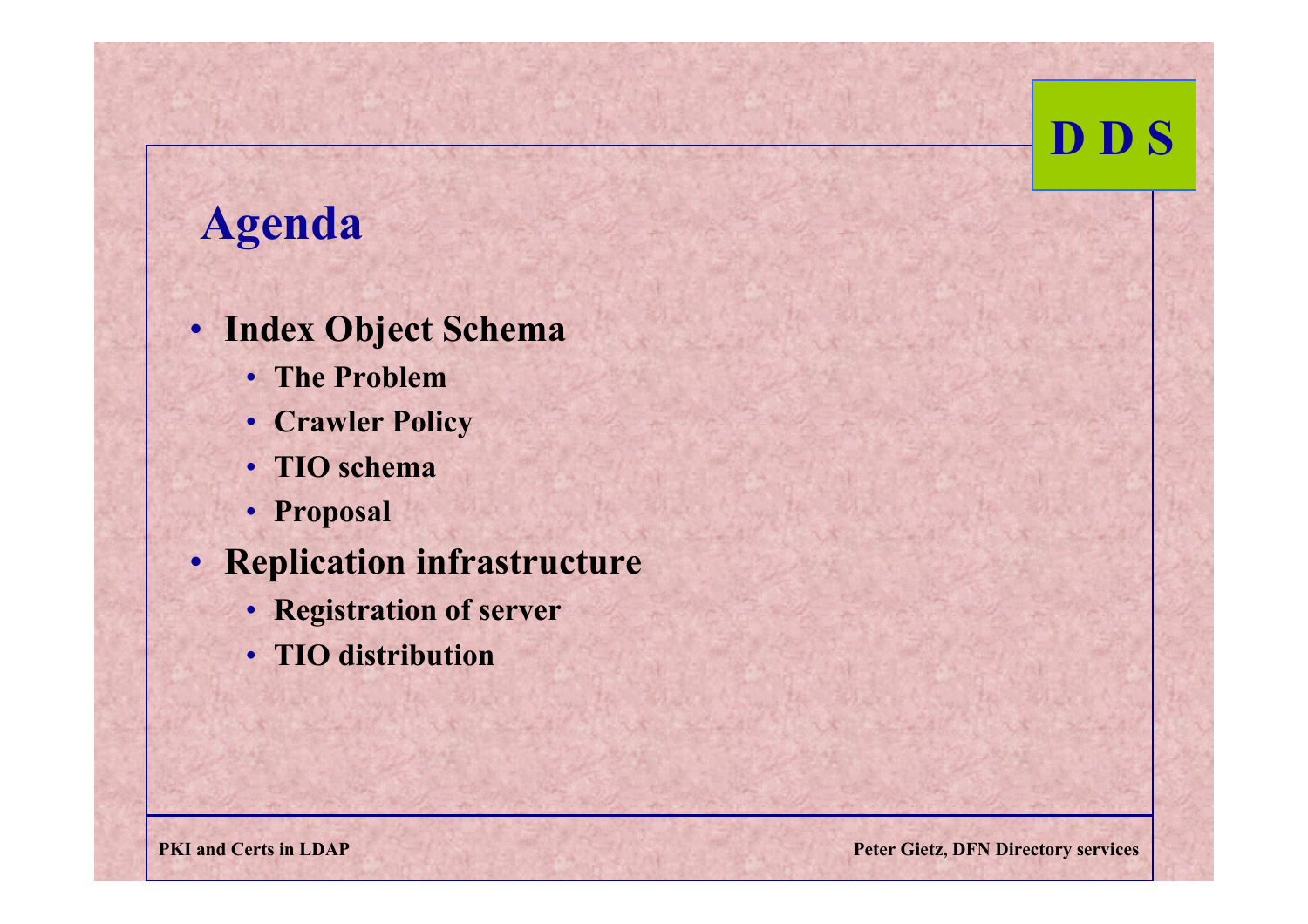#### **Index Object Schema: The problem**

- **Plan to set up an index based European White Pages service**
- **How to define which data to crawl**
- **How to tokenize the data**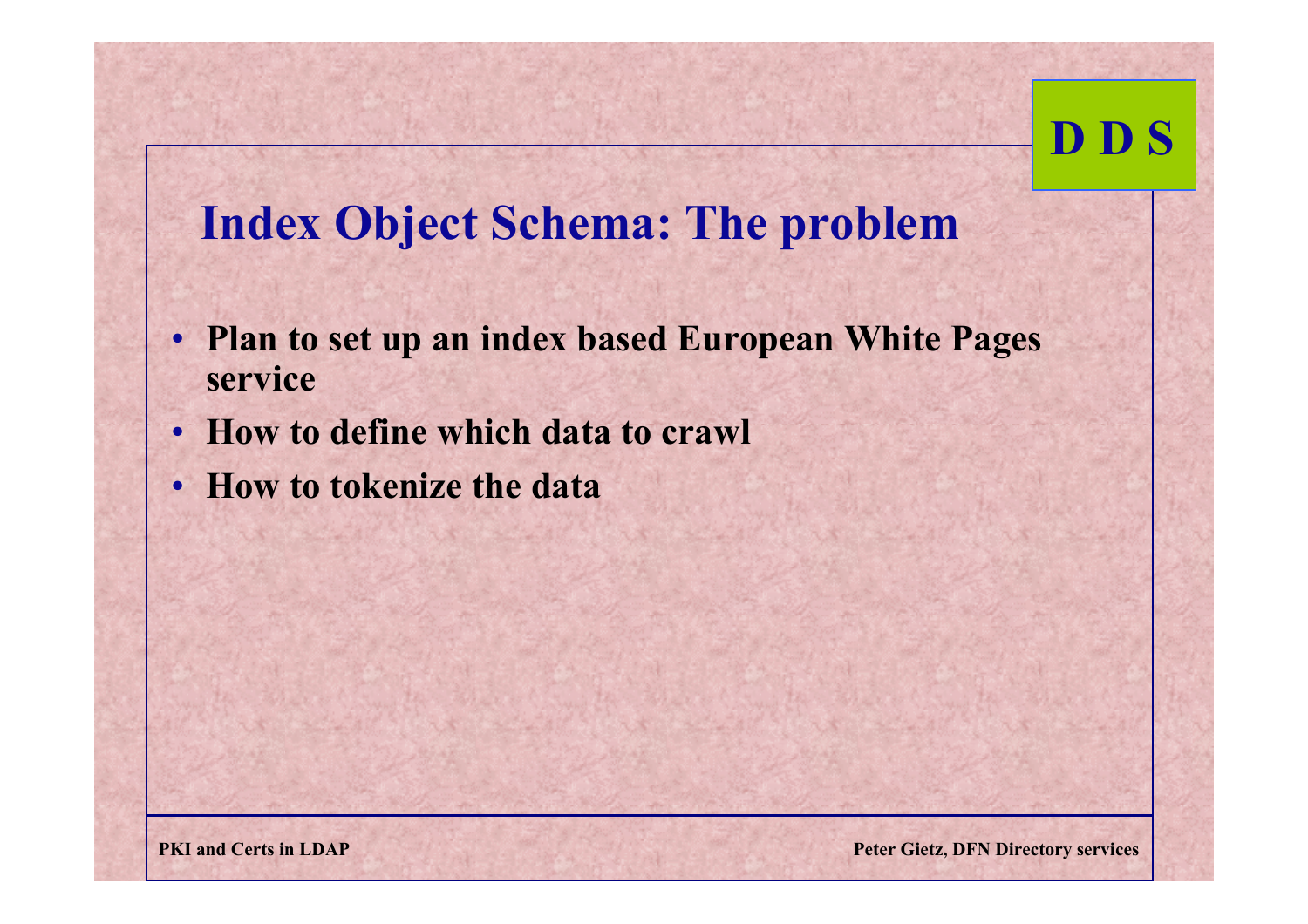#### **Crawler Policy**

- **Crawler visits only registered server**
- •**Crawler binds to server to authenticate**
- **Server admin can define crawlable data:**
	- **via access control mechanisms**
	- **via a special entry that acts like robots.txt**
- **Crawler can be configured to only crawl specific entries (defined by Objectclass) and/or attributes**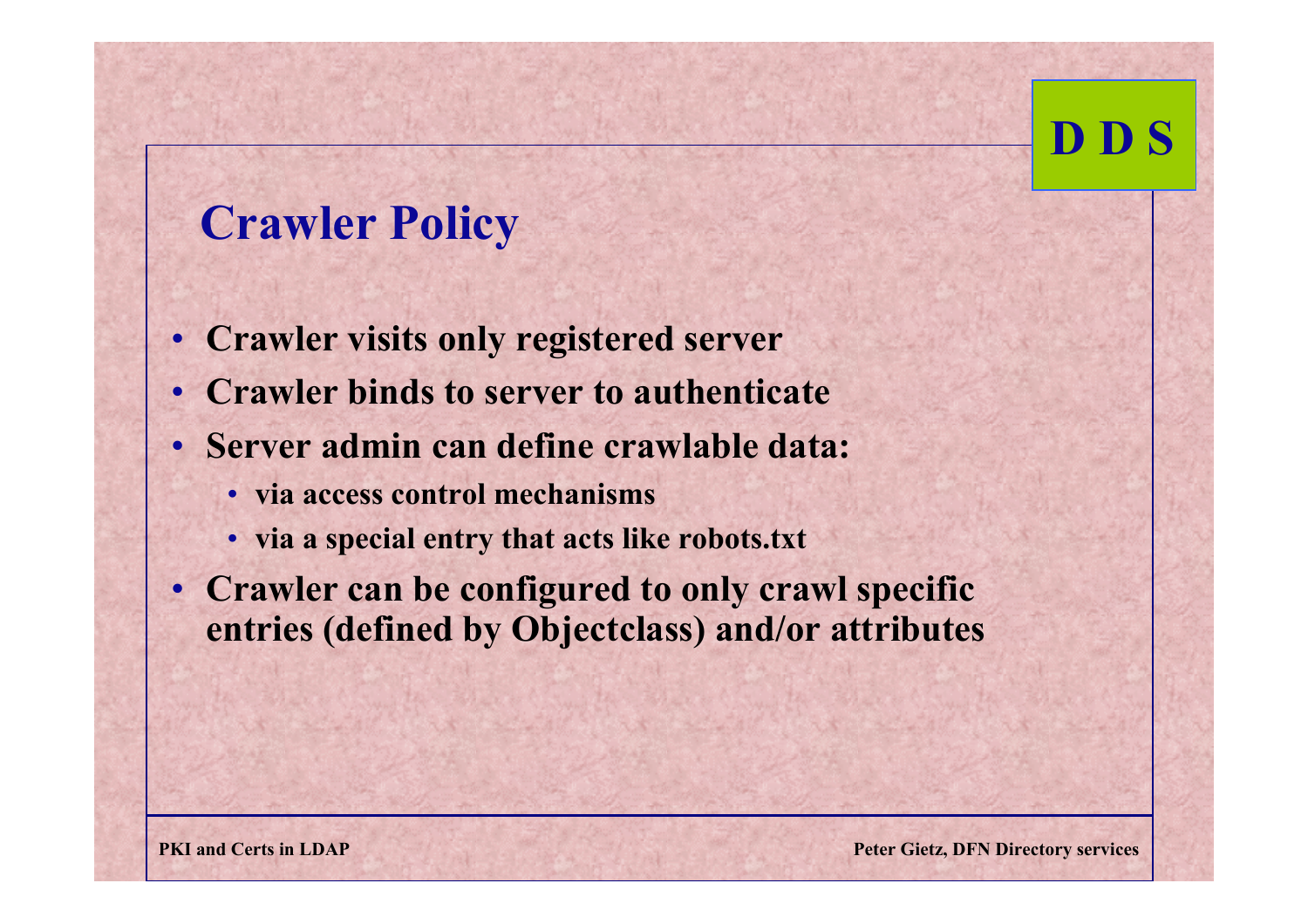#### **TIO Schema**

version: x-tagged-index-1 updatetype: total thisupdate: 958081068 BEGIN IO-Schemacreatetimestamp: FULL labeleduri: FULLsn: FULLpostaladdress: FULL cn: TOKENtitle: FULLfacsimiletelephonenumber: FULL dn: FULL mail: FULL telephonenumber: FULL objectclass: FULL personaltitle: FULL version: FULLstreet: FULLo: FULLEND IO-Schema

**PKI and Certs in LDAP** Peter Gietz, DFN Directory services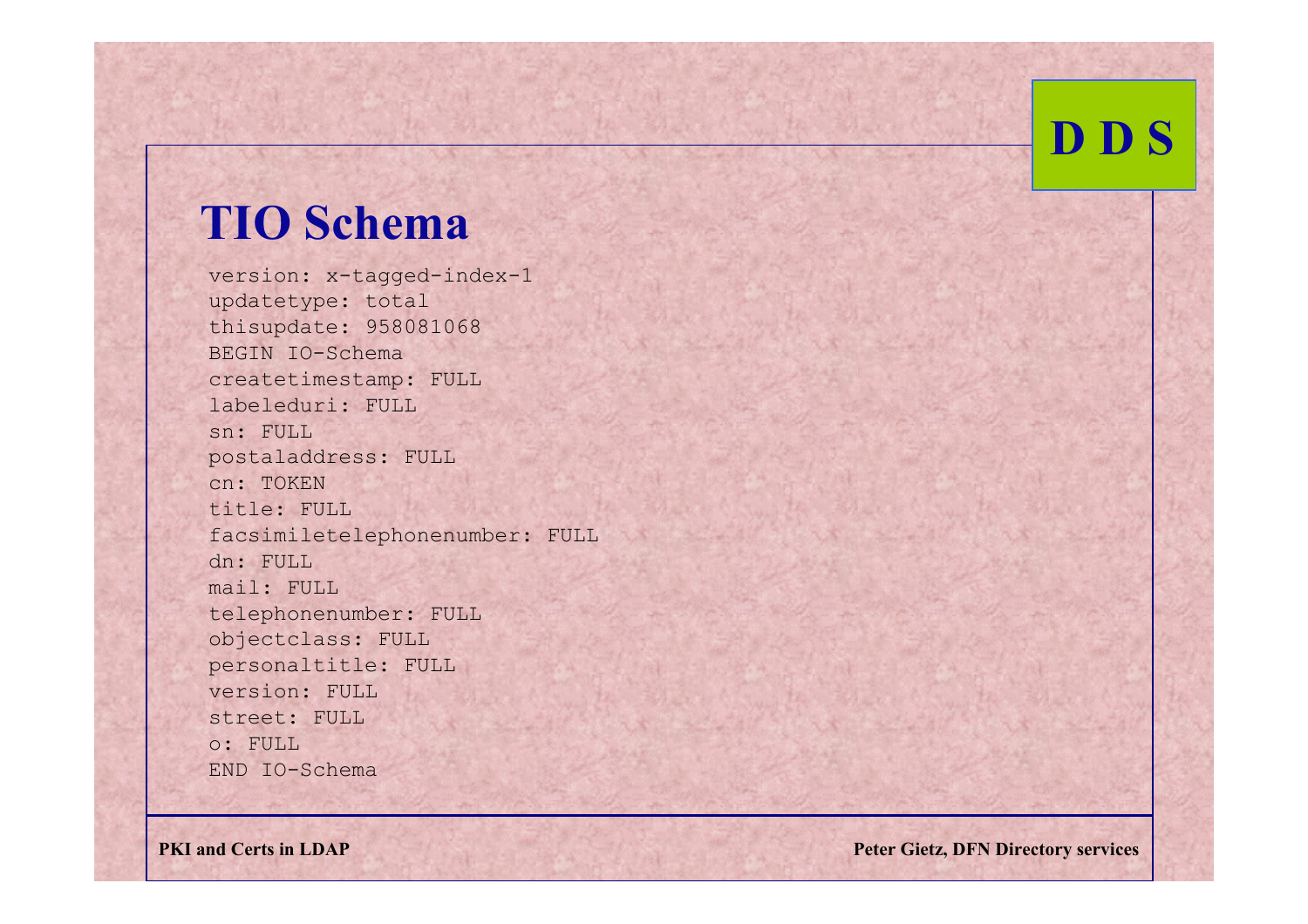#### **TIO schema (contd.)**

- **Can be defined in LDIF output**
- • **Can be defined by TIO conversion programm ("TIO Collapser")**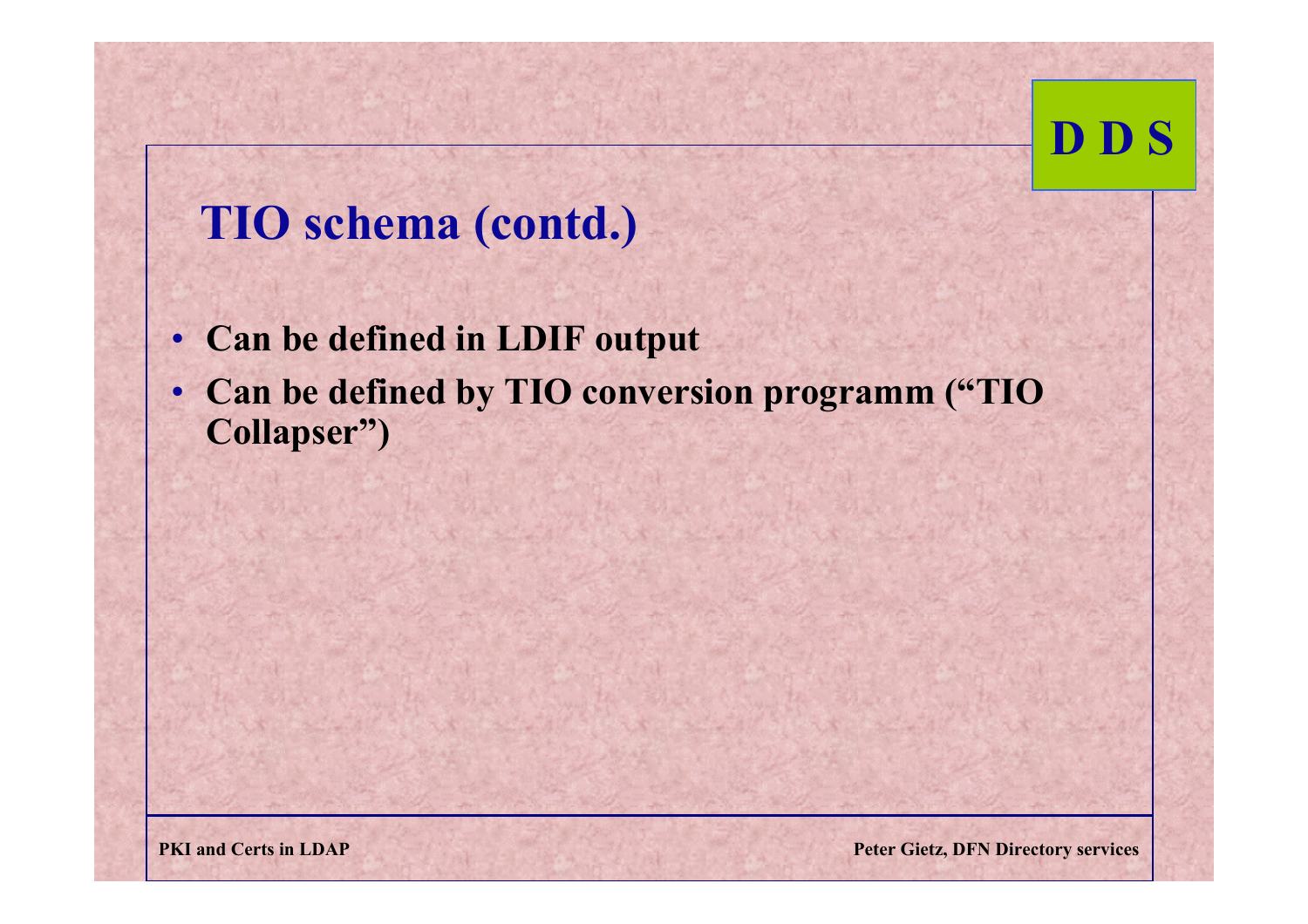### **Proposal for a European White and Yellow pages service**

- **Search only for objectclass=person, organization or organizationalUnit**
- **Include only the following attributes into the TIO**
	- sn **sn FULL**
	- **cn TOKEN**
	- 0 **o TOKEN (person: only in InetOrgPerson)**
	- ou **ou TOKEN (person: only in InetOrgPerson)**
	- **mail RFC822**
	- **c FULL**
	- 1 **l** TOKEN